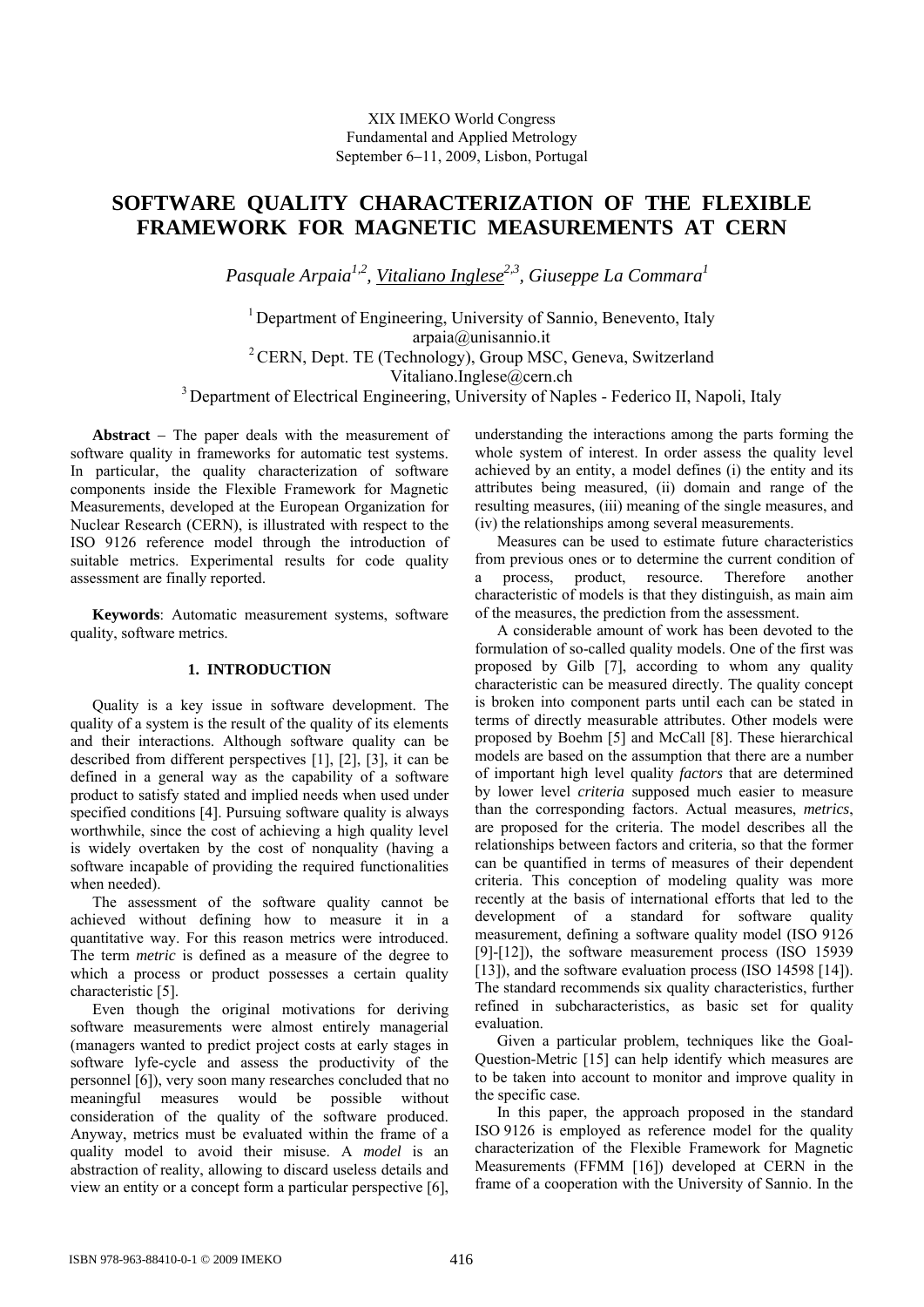

Fig. 1. The FFMM architecture [16].

following, Section 2 describes the architecture of FFMM, the reference quality model, and the metrics chosen for the characterization, Section 3 presents the experimental results obtained on the release 3.0 of FFMM.

# **2. SOFTWARE QUALITY IN FFMM**

The FFMM is a software framework for magnetic measurement applications based on Object Oriented Programming (OOP), and Aspect-Oriented Programming (AOP) [17]. Its basic ideas and architecture are discussed in [18], [19]. In particular, FFMM aims at supporting the user in developing software for automatic measurement systems by maximizing quality in terms of flexibility, reusability, maintainability, and portability, without neglecting efficiency, vital in actual test applications. Moreover, the requirements for a wide range of magnetic measurement



Fig. 2. The ISO 9126 quality model.

applications, such as needed for the test of superconductive magnets for particle accelerators, have to be satisfied.

In Fig.1 [16], the FFMM architecture is illustrated. A test engineer (end user) produces a description of the measurement application, *User Script*, whose semantic and syntactic correctness is verified by the *Script Checker*. Then, from the *User Script*, the *Builder* assembles the *Measurement Program*, according to the architecture of the *Scheme* by picking up suitable modules from the *Software Module Library*. If some modules are not available in the library, a template is provided to the user (administrator user) in order to implement them according to a suitable predisposed structure. Once debugged and tested, the *Measurement Program* will be stored in the *Database* in order to be reused.

If software quality requirements are not clearly stated, they could be interpreted in different ways by different people. This could result in software that is inconsistent with user expectations and of poor quality. As said before, international standards were therefore developed to address this issue and provide a definition of software quality, along with guidance for its evaluation [9]-[14]. This paper aims at the assessment of the quality level achieved by the release 3.0 of FFMM according to the guidelines of these standards.

The software quality model provided by the standard ISO 9126 [9] defines six quality characteristics (Fig. 2):

- Functionality: the capability of the software product to provide functions which meet stated and implied needs when the software is used under specified conditions.
- Reliability: the capability of the software product to maintain a specified level of performance when used under specified conditions.
- Usability: the capability of the software product to be understood, learned, used and attractive to the user, when used under specified conditions.
- Efficiency: the capability of the software product to provide appropriate performance, relative to the amount of resources used, under stated conditions.
- Maintainability: the capability of the software product to be modified. Modifications may include corrections, improvements or adaptation of the software to changes in environment, and in requirements and functional specifications.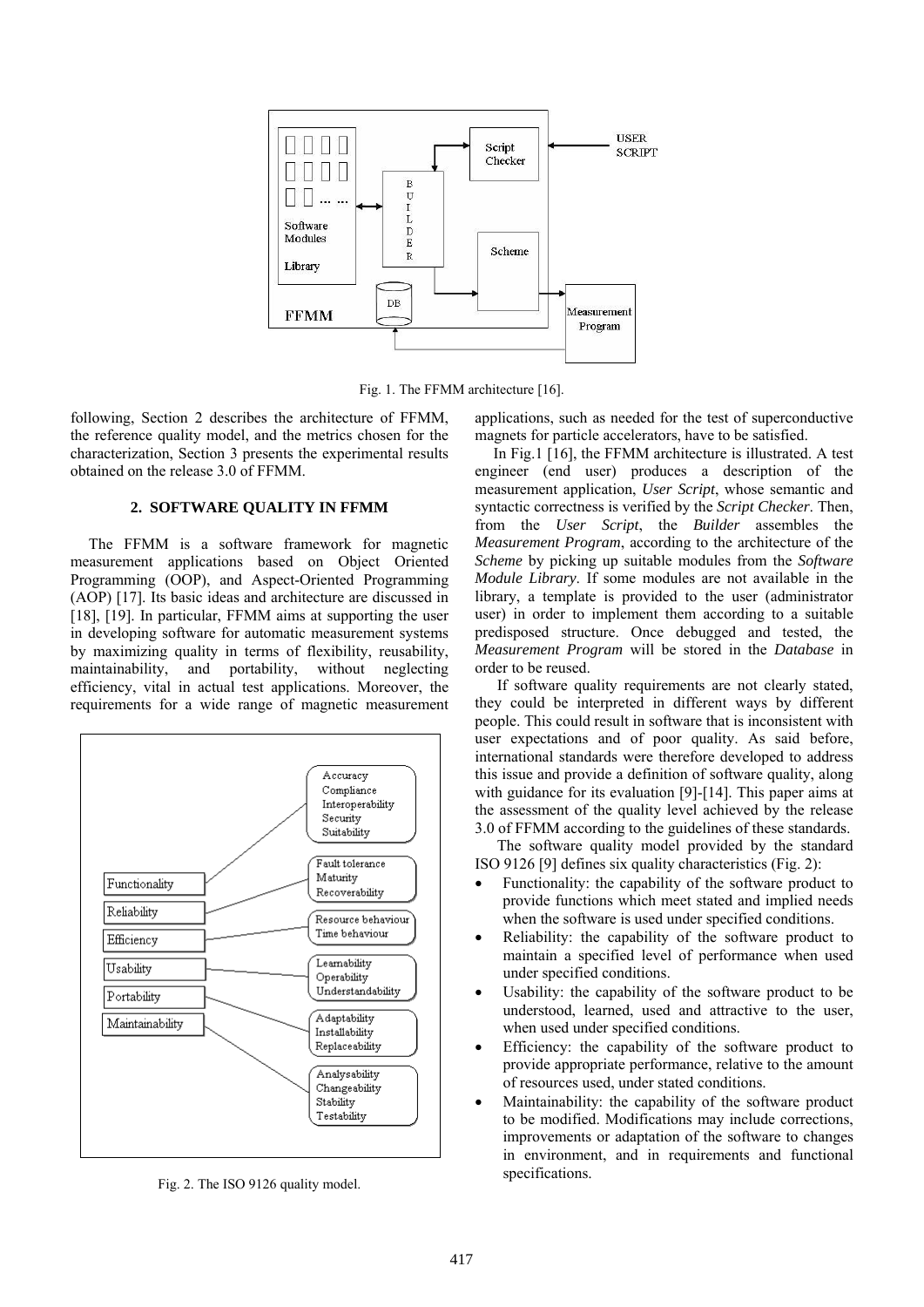| <b>Maintainability</b>                           |                      | <b>Portability</b>                         |                      |  |
|--------------------------------------------------|----------------------|--------------------------------------------|----------------------|--|
| Class Depending Child (CDC)                      | <b>FALSE</b>         | Class Depending Child (CDC)                | <b>FALSE</b>         |  |
| Class Depth (DEPTH)                              | $\leq 7$             | Class Depth (DEPTH)                        | $\leq$ 7             |  |
| Essential Complexity $(Ev(G))$                   | $\leq$ 4             | Coupling between Objects (CBO)             | $\leq$ 2             |  |
| Multiple Inheritance (FAN IN)                    | $\leq$ 1             | Multiple Inheritance (FAN IN)              | $\leq$ 1             |  |
| Access to Protect or Public Data<br>(PUB ACCESS) | $= 0$                | Lack of Cohesion of Methods<br>(LOCM/LCOM) | $\geq 75\%$          |  |
| Access to Public Data Definition<br>(PUB DATA)   | $= 0$                | Response for Class (RFC)                   | $\leq$ (WMC*DEPTH)+1 |  |
| Response for Class (RFC)                         | $\leq$ (WMC*DEPTH)+1 | Weighted Methods for Class (WMC)           | $\leq$ 14            |  |
| Cyclomatic Complexity $(v(G))$                   | $\leq 10$            |                                            |                      |  |
| Weighted Methods for Class (WMC)                 | $\leq$ 14            |                                            |                      |  |
| Module Design Complexity $(Iv(G))$               | $\leq 7$             |                                            |                      |  |
| Design Complexity $(S_0 = \Sigma(Iv(G)))$        | smaller the better   |                                            |                      |  |

Table 1. Quality characteristics, metrics, and target values.

- Portability: the capability of the software product to be transferred from one environment to another.
- The standard defines an additional quality characteristic:
- Quality in use: the capability of the software product to enable specified users to achieve specified goals with effectiveness, productivity, safety and satisfaction in specified contexts of use.

The quality characteristics have defined subcharacteristics and the standard allows for user defined subsubcharacteristics in a hierarchical structure. The ISO framework is completely hierarchical, each subcharacteristic is related to only one characteristic. The defined quality characteristics cover all quality aspects of interest for most software products and as such can be used as a checklist for ensuring a complete coverage of quality.

The quality model defines three different views of quality:

- Software quality in use
- External software quality
- Internal software quality

The software quality in use view is related to application of the software in its operational environment, for carrying out specific tasks by specific users. External software quality provides a black box view of the software and addresses properties related to the execution of the software on computer hardware and applying an operating system. Internal software quality provides a white box view of software and addresses properties of the software product that typically are available during the development. Internal software quality is mainly related to static properties of the software. Internal software quality has an impact on external software quality, which again has an impact on quality in use.

In the following, the ISO reference model is employed for the assessment of the internal quality of FFMM source code. At this stage, the release 3.0 is not yet widely used by users others than the developers. Moreover, innovative user interfaces are under development but not yet employed, contributing to make premature the evaluation of the quality in use. The proposed metrics are product-oriented (such as size, maintainability, portability), rather than processoriented (time, costs, productivity), and are meant to be employed for quality assessment and improvement. Metrics specifically developed for object-oriented systems evaluation are also considered, while modularity and performance of the AOP fault detector included in the framework are discussed in a specific paper [20].

### **3. EXPERIMENTAL RESULTS**

In this section, the results of the FFMM 3.0 software quality characterization are discussed. The analysis was carried out by means of the tool UnderstandC++ [21]. Heuristic thresholds were employed, as proposed in literature [22]-[24], in order to define the metrics target values. An example of metrics, quality characteristic they affect, and target values is reported in Tab. 1 [22], [25]. In particular, the complexity metrics (such as Essential Complexity and Cyclomatic Complexity) measure the logic

Table 2. FFMM 3.0 size metrics summary.

| FFMM 3.0 size metrics summary |        |  |  |  |
|-------------------------------|--------|--|--|--|
| <b>Blank Lines</b>            | 4'115  |  |  |  |
| Classes                       | 96     |  |  |  |
| Code Lines (LOC)              | 16'253 |  |  |  |
| <b>Comment Lines</b>          | 6'977  |  |  |  |
| Comment to Code Ratio         | 0.43   |  |  |  |
| Declarative Statements        | 4'779  |  |  |  |
| <b>Executable Statements</b>  | 8'642  |  |  |  |
| Files                         | 131    |  |  |  |
| <b>Functions</b>              | 1'082  |  |  |  |
| <b>Inactive Lines</b>         | 172    |  |  |  |
| ines                          | 28'119 |  |  |  |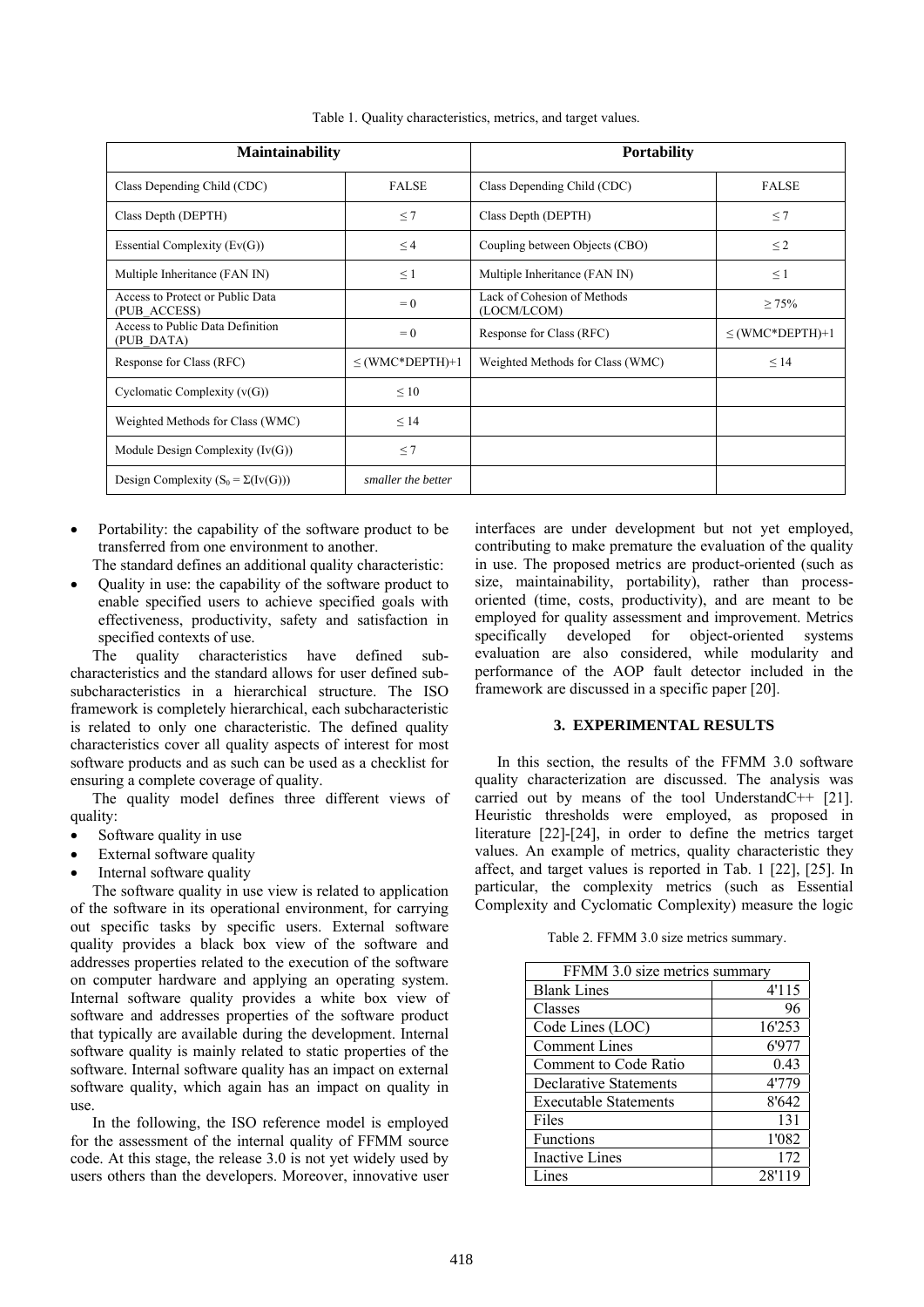Table 3. FFMM 3.0 complexity metrics.

|                                        | Average | Max | Target    | $%$ OK<br>(program<br>units) |
|----------------------------------------|---------|-----|-----------|------------------------------|
| <b>Essential Complexity</b><br>(Ev(G)) | 1.2     | 19  | $\leq 4$  | 99                           |
| Cyclomatic<br>Complexity $(v(G))$      | 2.4     | 40  | $\leq 10$ | 97                           |

complexity of the software modules and hence the effort required for testing and maintain them. The object-oriented metrics (such as LCOM, FAN IN, CBO, RFC, WMC, DEPTH) measures the extent to which features typical of object-oriented systems are exploited (e.g. inheritance) or achieved (e.g. lack of coupling and cohesion).

Tab. 2 reports a short summary of size metrics computed on FFMM. Besides merely dimensional metrics such as the Lines of Code (LOC), the Comment to Code Ratio measures the percentage of comment lines with respect to the lines of code. A value between 20% and 35% is considered acceptable. Lower values are undesired, since they may significantly affect the maintainability. Anyway, also higher values (as in this case) are considered anomalous since they are likely to be due to commented code rather than to useful comments.

As far as the complexity metrics (Essential Complexity and Cyclomatic Complexity) are concerned, the results show that in FFMM there is space for improvement of the considered quality characteristics (Tab. 3). In particular, although the average complexities respect the heuristic upper bounds, the maximum values exceed them in a significant way. This implies that the complexity is concentrated in few points that need to be simplified in order to decrease the effort required for software testing and maintenance.

Analogous remarks can be made from the analysis of the object-oriented metrics (Tab. 4). All the metrics considered have acceptable average values but most of them (LCOM, FAN IN, CBO, RFC, WMC with the exception of DEPTH and CDC) show maximum values significantly exceeding the heuristic thresholds. For example objects showing a high degree of coupling (CBO) are difficult to maintain and reuse, classes with high cohesion (low LOCM) can probably

|                                               | Average      | Max            | Target                    | $\%$ OK<br>(classes) |
|-----------------------------------------------|--------------|----------------|---------------------------|----------------------|
| Class Depending<br>Child (CDC)                | <b>FALSE</b> | <b>FALSE</b>   | <b>FALSE</b>              | 100                  |
| Class Depth<br>(DEPTH)                        |              | 4              | $\leq 7$                  | 100                  |
| Multiple Inheritance<br>(FAN IN)              | 0.7          | $\mathfrak{D}$ | $\leq 1$                  | 85                   |
| Response for Class<br>(RFC)                   | 20           | 138            | $\leq$ (WMC*<br>$DEFTH+1$ | 45                   |
| Coupling between<br>Objects (CBO)             | 3.9          | 21             | $\leq$ 2                  | 50                   |
| Lack of Cohesion of<br>Methods<br>(LOCM/LCOM) | 0.42         |                | > 0.75                    | 40                   |
| Weighted Methods<br>for Class (WMC)           | 13           | 103            | < 14                      | 74                   |

Table 4. FFMM 3.0 object-oriented metrics.

be splitted in subclasses, high WMC and RFC imply a big effort for software development, learnability and maintenance, and so on. Again, an acceptable average quality level is partially compromised by some parts of the software that need improvement interventions. Conversely, the values of the FAN IN metric exceeding the threshold are the result of a conscious design choice, since all the devices implemented in FFMM inherit from two abstract classes. These two classes are completely independent from each other, therefore the multiple inheritance is not expected to cause any undesired side effects.

#### **4. CONCLUSIONS**

This paper presents the results of the software quality characterization of the release 3.0 of the Flexible Framework for Magnetic Measurements. The characterization was carried out with reference to the quality model ISO 9126 developed by the International Standard Organization. Both complexity and object-oriented metrics were evaluated. Although the results highlighted an acceptable average quality level, improvements are required in order to decrease the maximum complexity and to exploit more profitably the concepts of object-oriented programming. Furthermore, only the internal quality of FFMM source code was taken into account. As a consequence, the quality assessment relates more to the developer point of view than to that of the user. The characterization will therefore be completed by encompassing an evaluation of the external quality (including performance, vital in real time measurement applications) and the quality in use.

#### **ACKNOWLEDGEMENTS**

This work is supported by CERN trough the agreement LHC/AT/K1464 with the University of Sannio, whose support authors gratefully acknowledge.

#### **REFERENCES**

- [1] D. Garvin, "What does "Product Quality" really mean?", Sloan Management Review, Fall 1984, pp.25- 45.
- [2] B. Kitchenham, S. L. Pfleeger, "Software quality: the elusive target", IEEE Software, Issue 1, Vol. 13, pp. 12-21, 1996.
- [3] I. Tervonen, P. Kerola, "Towards deeper counderstanding of software quality", Information and Software Technology 39 (1998) 995-1003.
- [4] ISO 8402 *Quality Management and Quality Assurance – Vocabulary*, International Organization for Standardization, Geneva, 2<sup>nd</sup> Edition, 1994.
- [5] B. W. Boehm, J.R. Brown, M. Lipow, "Quantitative Evaluation of Software Quality", Proc. of the Second Intern. Conf. on Software Engineering, pp. 592-605, 1976.
- [6] N. E. Fenton, *Software Metrics A Rigorous Approach*, Chapman & Hall, 1991.